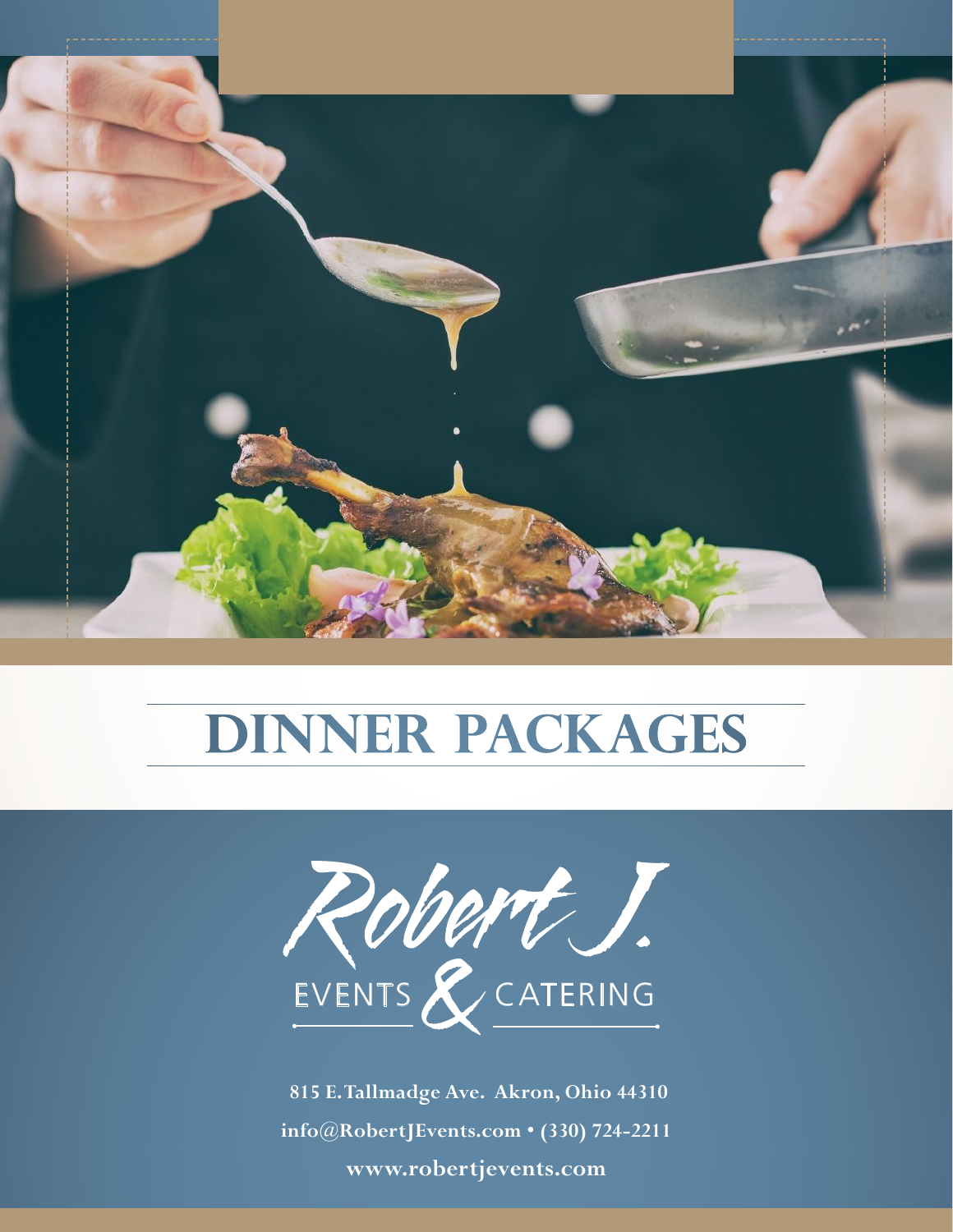# **LET US CLEAR YOUR PLATE**

#### **ALL DINNER PACKAGES INCLUDE:**

White or Ivory China, Silver Flatware and Water goblets.

White, Ivory, or Black lap length linens for your guest tables, floor length linens service tables and an extensive variety of napkin colors. *Floor length guest table lengths available - call for pricing.*

Complimentary Cake Cutting

Assistance with any additional desserts

Five-hour Event Time

Well trained Service Staff

Procurement of All other rental needs

Vegan, Vegetarian,Gluten Free and all other dietary restrictive options are available with advanced notice



onsumption of raw or undercooked eggs, meats, poultry, seafood, or shellfish may increase your r<br>food borne illness.<br>\*Prices effective May 2022 and are subject to change.<br>\*Prices effective May 2022 and are subject to chang *\*The consumption of raw or undercooked eggs, meats, poultry, seafood, or shellfish may increase your risk of a food borne illness. \*Prices effective May 2022 and are subject to change.*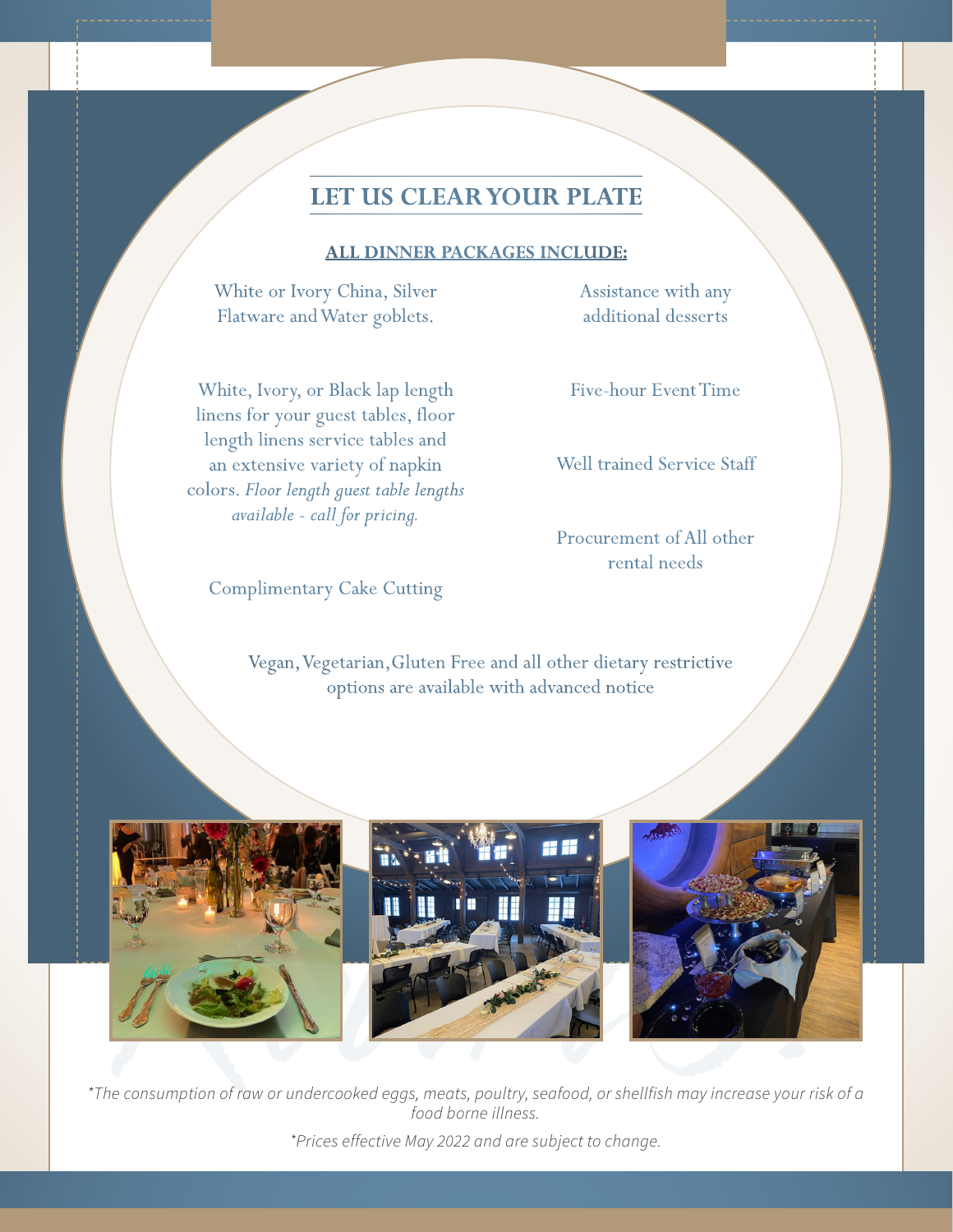# **SALAD & SIDE SELECTIONS**

# **SALAD SELECTIONS**

SALAD SELECTIONS<br>
Sed Garden Salad<br>
Spinach<br>
Strang Tomatoes Cucumbers<br>
Strang Tomatoes Cucumbers<br>
Strang Tomatoes Cucumbers **Tossed Garden Salad** With Sweet Grape Tomatoes, Cucumbers with Balsamic Dressing

**Quinoa Salad** Quinoa, cucumber, cherry tomato

> **Caesar Salad** With Caesar Dressing

**Antipasto Salad** 

**Spinach Salad** Strawberries, Feta and Spinach with Homemade White French Dressing

#### **Wedge Salad**

Served with Crumbled Bleu Cheese, Dried Tomato, Bacon Bits and White French Dressing

#### **Greek Salad**

**Watermelon Caprese**

*One salad selection per dinner package*

### **SIDE SELECTIONS**

**Green Beans Green Beans Almandine California Vegetable Medley Baby Carrots & Snap Peas Zucchini Provencal Jumbo Peeled Asparagus** *\*\$2 per person* **Green Bean Casserole Bundle**

**Roasted Brussel Sprouts Finished with Bacon**

**Honey Glazed Carrot Sticks**

 **Herb Roasted Potatoes**

**Smashed Redskin Potatoes Rice Pilaf Whole Roasted Red & White Potatoes Scalloped Potatoes Mashed Butternut Squash Candied Yams Baked Potato Mushroom Risotto Mashed Cauliflower**

**Traditional Stuffing**

*One vegetable and one starch per dinner package. Additional sides available upon request, call for pricing*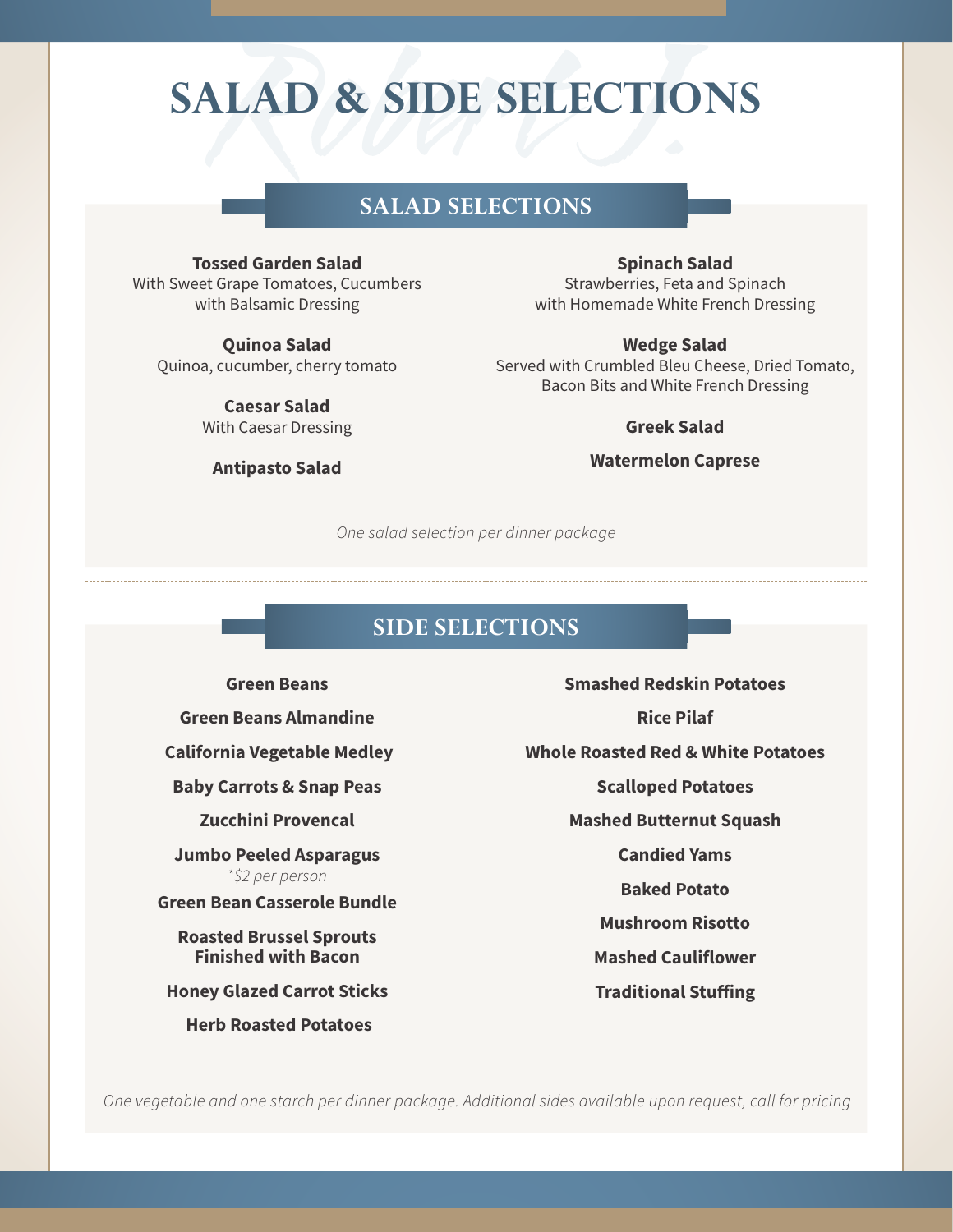# **BUFFET DINNER**

### **SILVER MAIN COURSES**

#### **Herb Crusted Chicken Breast**

SILVER MAIN COURSES<br>
Top Round<br>
Let of chicken, hand breaded with<br>
Let and Panko breadcrumbs<br>
Side with select seasoning<br>
with select seasoning<br>
Let seasoning<br>
the select seasoning<br>
select seasoning<br>
with select seasoning<br> Boneless breast of chicken, hand breaded with five herbs and Panko breadcrumbs Served with Bechmel Sauce

#### **Chicken Cordon Bleu**

Chicken breast stuffed with Swiss cheese & smoked ham, served with cream sauce, seasoned with garlic & nutmeg

#### **Rosemary Garlic Chicken**

Tender chicken breast lightly floured and sautéed in a white wine cream sauce

#### **Top Round of Beef**

Slow roasted top round of beef with select seasonings, thinly sliced & served with Jus Lie

#### **Sausage & Peppers**

Italian sausage & peppers in marinara sauce

#### **Roasted Pork Loin**

Boneless pork loin seasoned, slow roasted & served with blackberry demi glaze

#### **Mediterranean Cod**

Broiled cod fish with sweet peppers, onions, garlic, black olives & tomatoes in a white wine & garlic sauce

*With Two Entrees \$38.75 With Three Entrees \$41.45*

## **GOLD MAIN COURSES**

#### **Tuscan Chicken**

Lightly breaded chicken breast stuffed with fresh mozzarella, air -dried tomato & basil

#### **Chicken Florentine**

Breaded chicken breast stuffed with cheese & spinach, topped with Sauce Supreme

#### **Short Ribs**

Boneless short ribs braised in a dark Guinness beer reduction

#### **Boneless Pork Chop**

Boneless pork chop grilled & finished with sun-dried cherries & Cabernet sauce

#### **Faroe Island Salmon**

Fresh fillet of salmon broiled with a dill peppercorn or sweet Dijon cream sauce

#### **Orange Roughy**

Fresh fillet seasoned with fresh herbs, sweet cream butter & Chardonnay

**Sirloin of Beef Filet** Aged sirloin served homemade demi glaze

*With Two Entrees \$45.45 With Three Entrees \$47.95*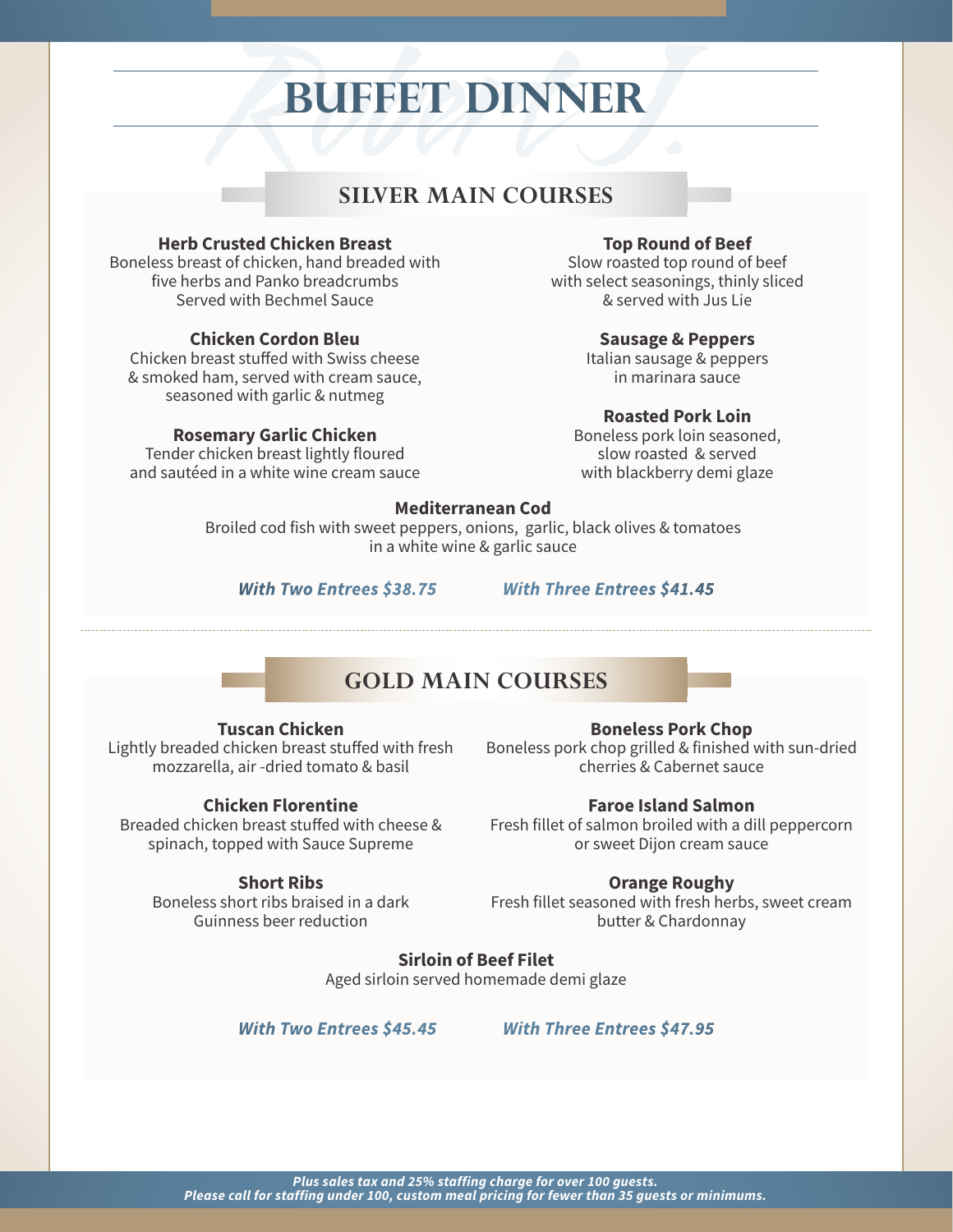# **SIT DOWN DINNER**

# **SILVER MAIN COURSES**

#### **Chardonnay Chicken**

Lightly floured chicken with Chardonnay cream sauce

#### **Rosemary Garlic Chicken**

Tender chicken breast lightly floured & sautéed in a white wine cream sauce

#### **Chicken Cordon Bleu**

SILVER MAIN COURSES<br>
SILVER MAIN COURSES<br>
I chicken<br>
Chicken Cordon Bleu<br>
Chicken breast stuffed with Swiss<br>
Cream sauce<br>
with cream sauce seasoned with<br>
Shit Chicken breast stuffed with Swiss cheese & smoked ham, served with cream sauce seasoned with garlic & nutmeg

#### **Top Round Au Jus or Champignon**

Roasted top round of beef sliced & topped with mushroom demi glaze

#### **Pork T-Bone**

T-bone pork chop grilled & finished with Madeira wine and Shitake mushrooms

#### **Mediterranean Baked Cod**

Baked cod loin with tarragon lemon pepper sauce

### **Chicken with Apple Chutney**

Boneless breast of chicken with an apple chutney sauce

#### *\$38.75 per person*

# **GOLD MAIN COURSES**

#### **Tuscan Chicken**

Chicken breast stuffed with fresh mozzarella, basin & sun -dried tomatoes

#### **Chicken Francaise**

Batter dipped chicken breast with lemon butter sauce

**Sirloin of Beef Filet** Hand-cut beef sirloin served with a tomato balsamic demi glaze or roasted garlic & Burgundy wine sauce

#### **Beef Short Ribs**

Boneless short ribs braised in a dark Guinness beer reduction

### *\$45.45 per person*

#### **Faroe Island Salmon**

Fresh fillet of salmon accompanied by dill peppercorn or French Dijon cream sauce. Honey soy glaze with almonds.

#### **Shrimp Scampi**

Shrimp Scampi served in a white wine and garlic butter sauce

# **PLATINUM MAIN COURSES**

**Filet Mignon** Center cut filet grilled to perfection with a Cabernet reduction

**New York Strip Steak** Black Angus strip loin grilled & served with sautéed mushrooms & onions

#### **Roasted Sea Bass**

Fresh, firm white fish broiled & served with chunks of fresh lobster in a saffron sauce

#### **Maryland Crab Cakes**

Maryland crab cakes prepared with Old Bay seasoning, sautéed & topped with Remoulade sauce

#### **Jumbo Sea Scallops**

Jumbo sea scallops ban-seared in garlic butter & served in a puff pastry pouch

#### *Market Price*

#### **CREATE A DUAL PLATE**

**By adding 15% of a signal entrée price for a second entree** *For Example: Two silver level selections at \$44.60 pp or Two gold level selections \$52.30 pp*

*Plus sales tax and 30% staffing charge for over 100 guests. Please call for staffing under 100, custom meal pricing for fewer than 35 guests or minimums.*